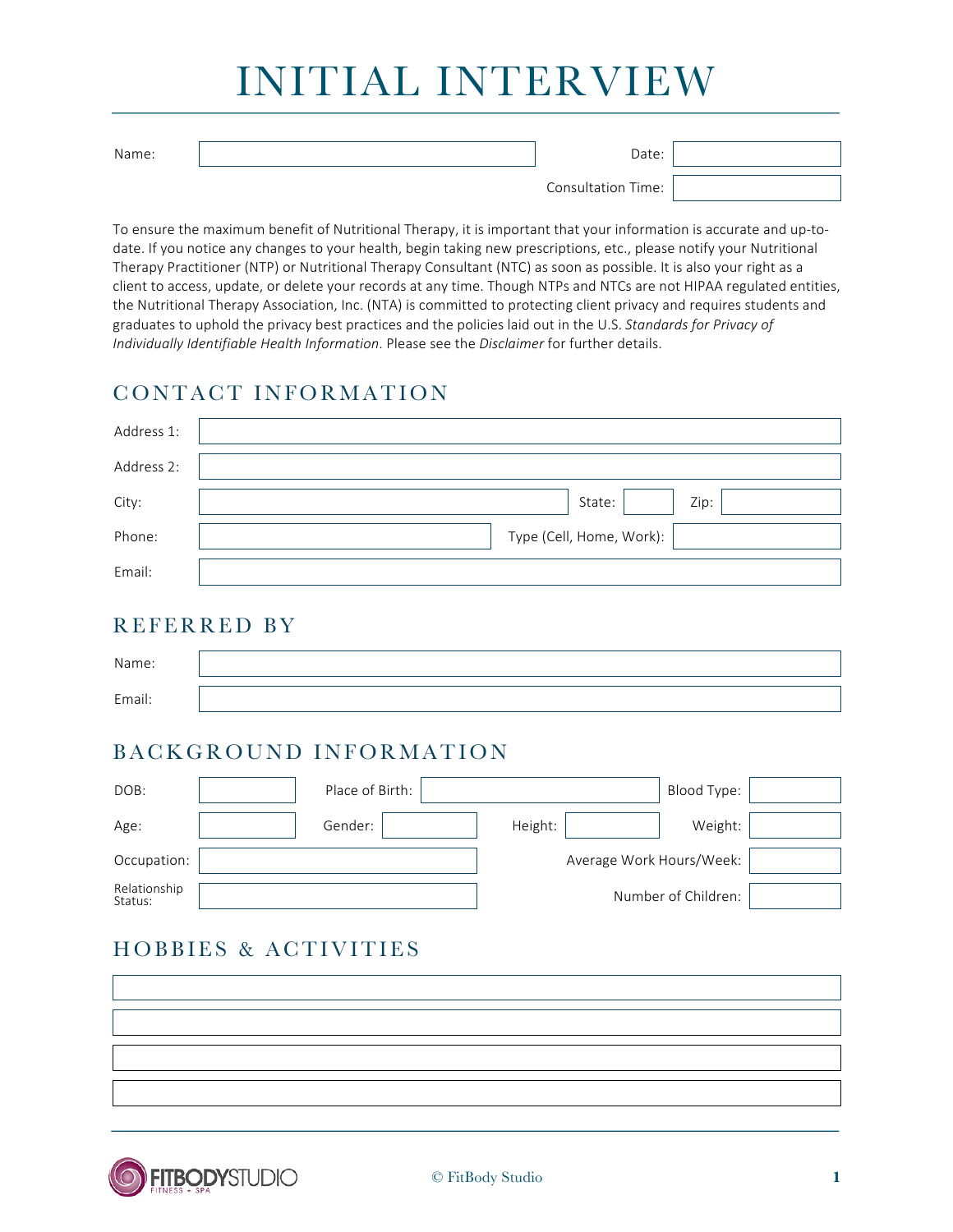### GOALS & HEALTH CONCERNS

What are your top 3-5 health concerns?

What would you like to gain from Nutritional Therapy? What are your personal health goals?

#### SLEEP

| Do you sleep well?                  | No:<br>Yes:   |                                   |
|-------------------------------------|---------------|-----------------------------------|
| Do you wake up during the night?    | No:<br>Yes: I | If yes, at what time?             |
| What time do you usually go to bed? |               | What time do you usually wake up? |
| How do you feel when you wake up?   |               |                                   |

### FOOD & DRINK

| How much pure water do you drink per day? (add amount & circle "fl. oz." or "mL") | fl. oz. $/mL$                            |  |  |
|-----------------------------------------------------------------------------------|------------------------------------------|--|--|
| Do you drink caffeinated drinks (e.g. coffee, black tea, soda, etc.)?             | Yes: $\vert$ $\vert$ No: $\vert$ $\vert$ |  |  |
| If yes, how much per day on average? (add amount & circle "fl. oz." or "mL")      | fl. oz. $/mL$                            |  |  |
| What were your eating habits like as a child? (list typical types of food below)  |                                          |  |  |

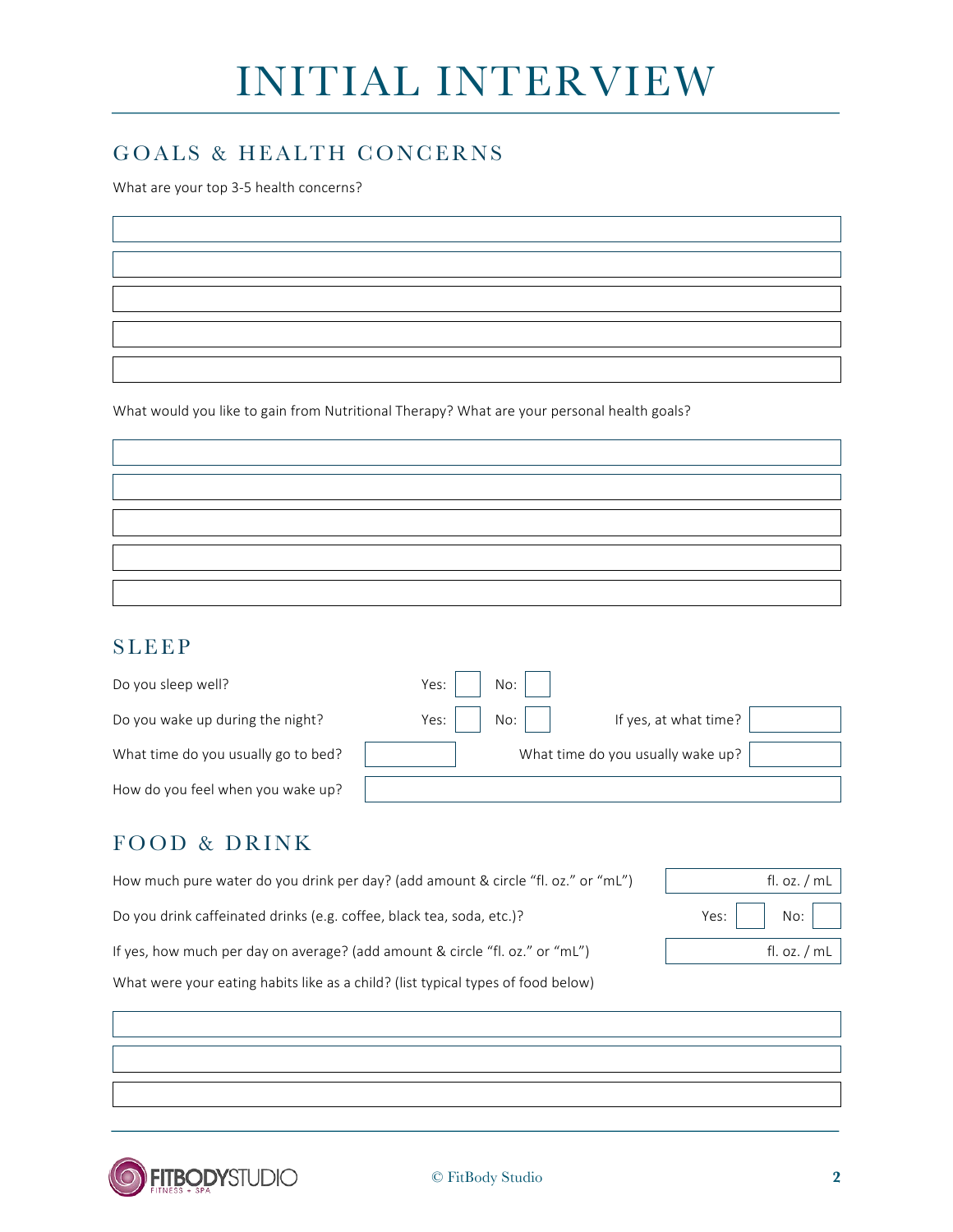| What % of your food is home cooked?<br>%                                                        | How many days/week do you typically eat out? |  |  |  |
|-------------------------------------------------------------------------------------------------|----------------------------------------------|--|--|--|
| What kind of cookware do you usually use (e.g. cast iron, Teflon, aluminum)?                    |                                              |  |  |  |
| What kind of fats do you usually cook with (butter, olive oil, canola, etc.)?                   |                                              |  |  |  |
| In your opinion, what do you think are the three least healthy foods you eat each week and why? |                                              |  |  |  |

Conversely, what do you think are the three *healthiest* foods you eat each week and why?

#### DIGESTION & APPETITE

| Do you often feel tired after meals?            | Yes:<br>No: |                                 |
|-------------------------------------------------|-------------|---------------------------------|
| Do you often feel bloated after meals?          | No:<br>Yes: |                                 |
| Do you often feel gassy after meals?            | Yes:<br>No: |                                 |
| Do you experience constipation often?           | No:<br>Yes: | If yes, how many days/week?     |
| Do you experience diarrhea often?               | Yes:<br>No: | If yes, how many days/week?     |
| Do you often feel excessively hungry?           | No:<br>Yes: |                                 |
| Do you often have little or no appetite?        | No:<br>Yes: |                                 |
| Do you often crave sugar?                       | Yes:<br>No: |                                 |
| Do you often crave salt?                        | Yes:<br>No: |                                 |
| BIRTH & INFANCY                                 |             |                                 |
| Were you born vaginally or by Cesarean Section? |             | Cesarean Section:<br>Vaginally: |
| Were you breastfed as a baby?                   | Yes:<br>No: | If yes, until what age?         |

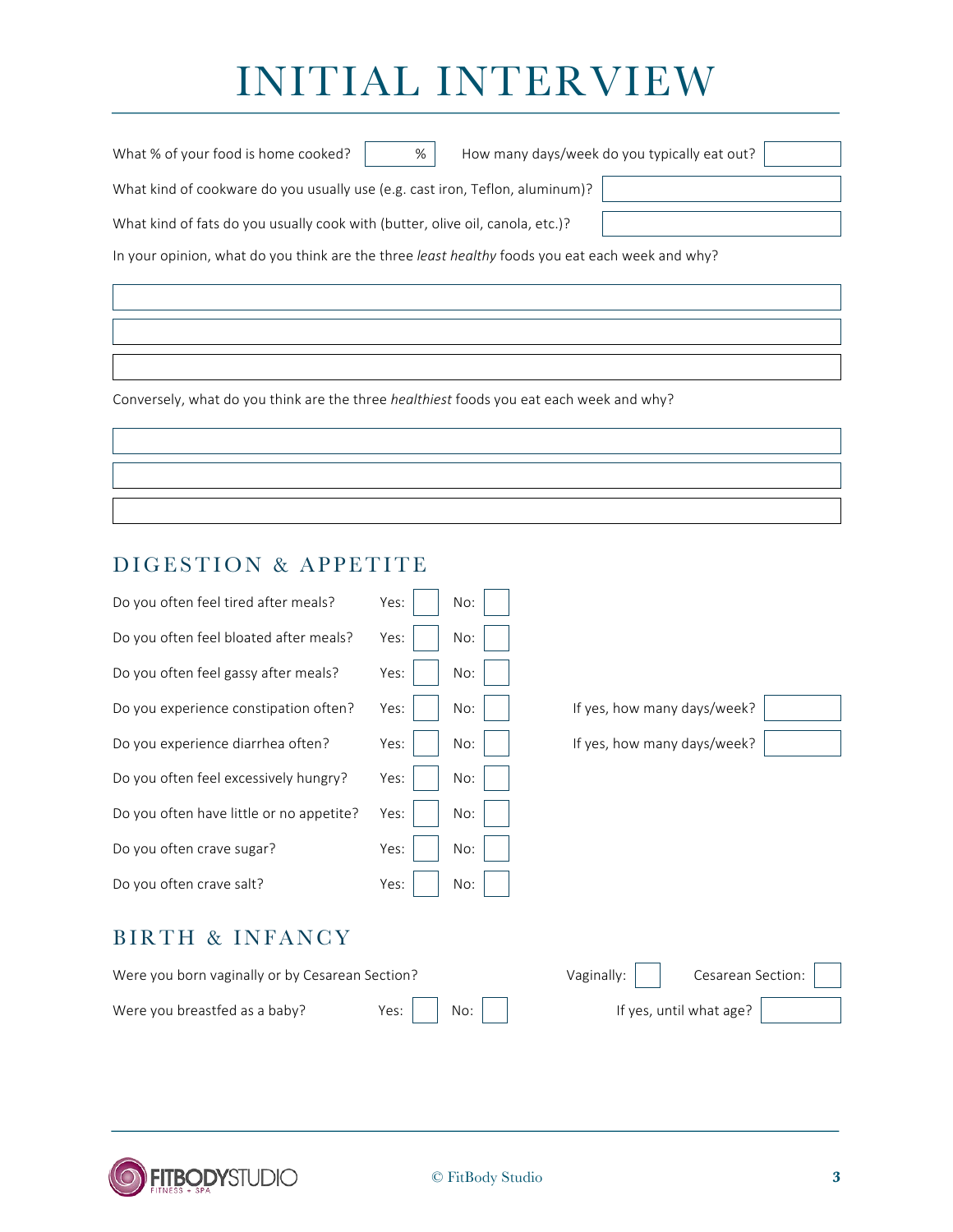### SMOKING & TOXIC EXPOSURE

| Do you smoke?                                              | Yes:<br>No: |
|------------------------------------------------------------|-------------|
| If so, how many cigarettes per day on average?             | /day        |
| Are you regularly exposed to secondhand smoke?             | Yes:<br>No: |
| If so, how many days per week on average?                  | /day        |
| Do you have amalgam fillings?                              | Yes:<br>No: |
| Have you had amalgam fillings removed or replaced?         | Yes:<br>No: |
| Have you been exposed to toxic substances at work or home? | Yes:<br>No: |
| If so, what toxins were you exposed to?                    |             |

## MOVEMENT & RELAXATION

Do you enjoy playing sports or being active outside? Yes: No:

| u |  |
|---|--|

If yes, what are your favorite sports or activities?

| On average, how many days a week do you walk?                                          | /days  |
|----------------------------------------------------------------------------------------|--------|
| On average, how many days a week do you run?                                           | /days  |
| On average, how many days a week do you do high-intensity interval training?           | /days  |
| On average, how many days a week do you lift weights?                                  | /days  |
| On average, how many days a week do you do cardio, aerobics, etc.?                     | /days  |
| On average, how many days a week do you stretch or do yoga?                            | /days  |
| On average, how many hours a day are you sitting?                                      | /hours |
| On average, what is your daily screen time (TV, computer, smartphone, etc.)?           | /hours |
| On average, how many days per week do you meditate?                                    | /days  |
| On a scale of 1-10 (1 being low and 10 being high), what is your average stress level? |        |

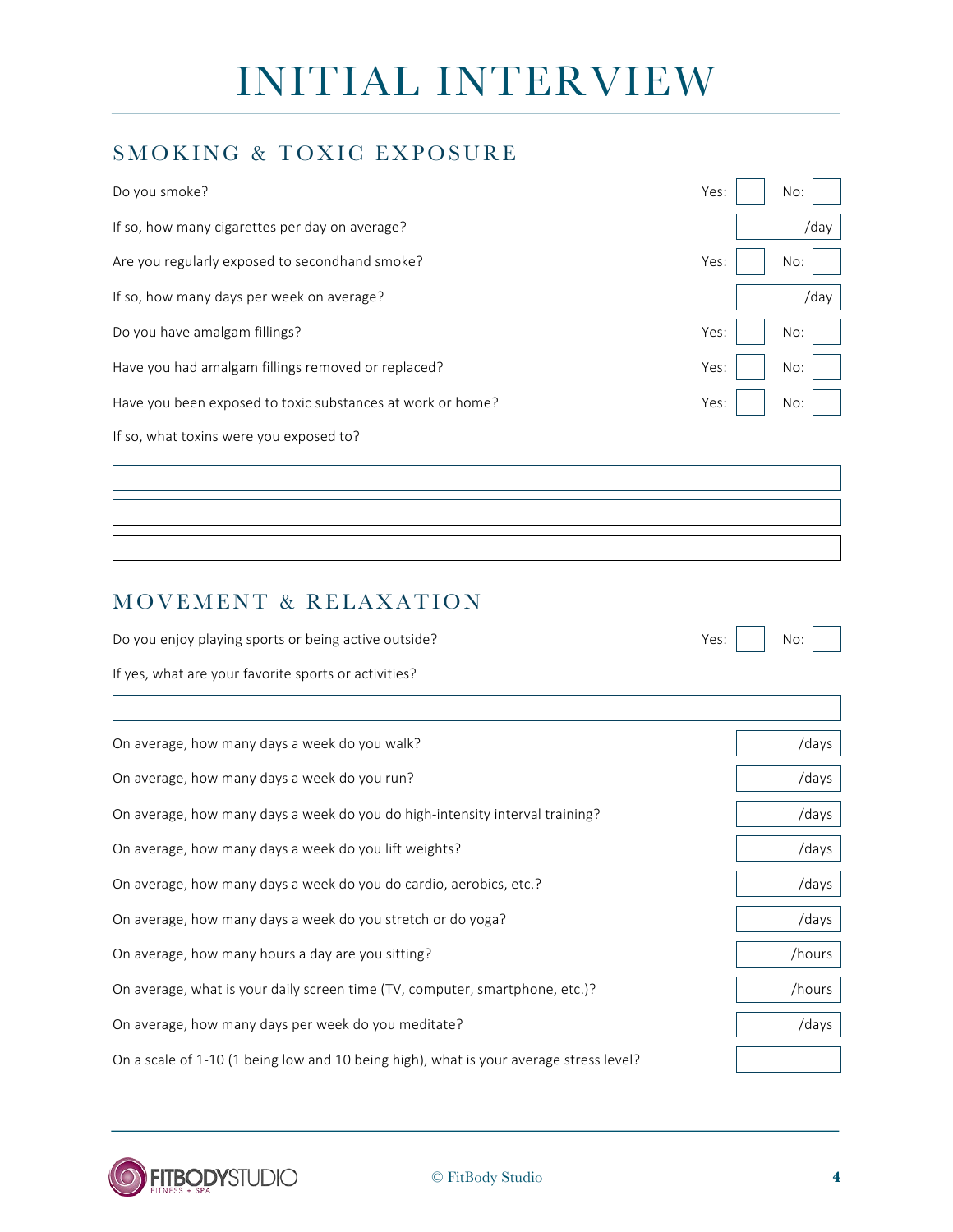#### SUPPLEMENTS, HERBS & MEDICATIONS

Are you currently taking any vitamins, minerals, herbs, homeopathic remedies, prescription or non-prescription medications, aspirin, laxatives, diet pills, or any other supplements? Yes: No:

If yes, please list all of these below including specific product names and dosages/amounts:

Do you have any known allergies to medications or herbs? No: No: No: No: No: No:

If yes, please list all known allergies below:

#### MEDICAL HISTORY

Are you currently under a practitioner's care for a specific issue? Yes: No:

If so, what treatments are you undergoing?

What is your doctor or practitioner's name and contact information?

| Name:    | Licensure:                                                                      |      |     |  |
|----------|---------------------------------------------------------------------------------|------|-----|--|
| Address: |                                                                                 |      |     |  |
| City:    | Zip:<br>State:                                                                  |      |     |  |
| Phone:   | Type (Cell, Home, Work):                                                        |      |     |  |
| Email:   |                                                                                 |      |     |  |
|          | Have you ever been seriously injured, hospitalized, or suffered from a disease? | Yes: | No: |  |

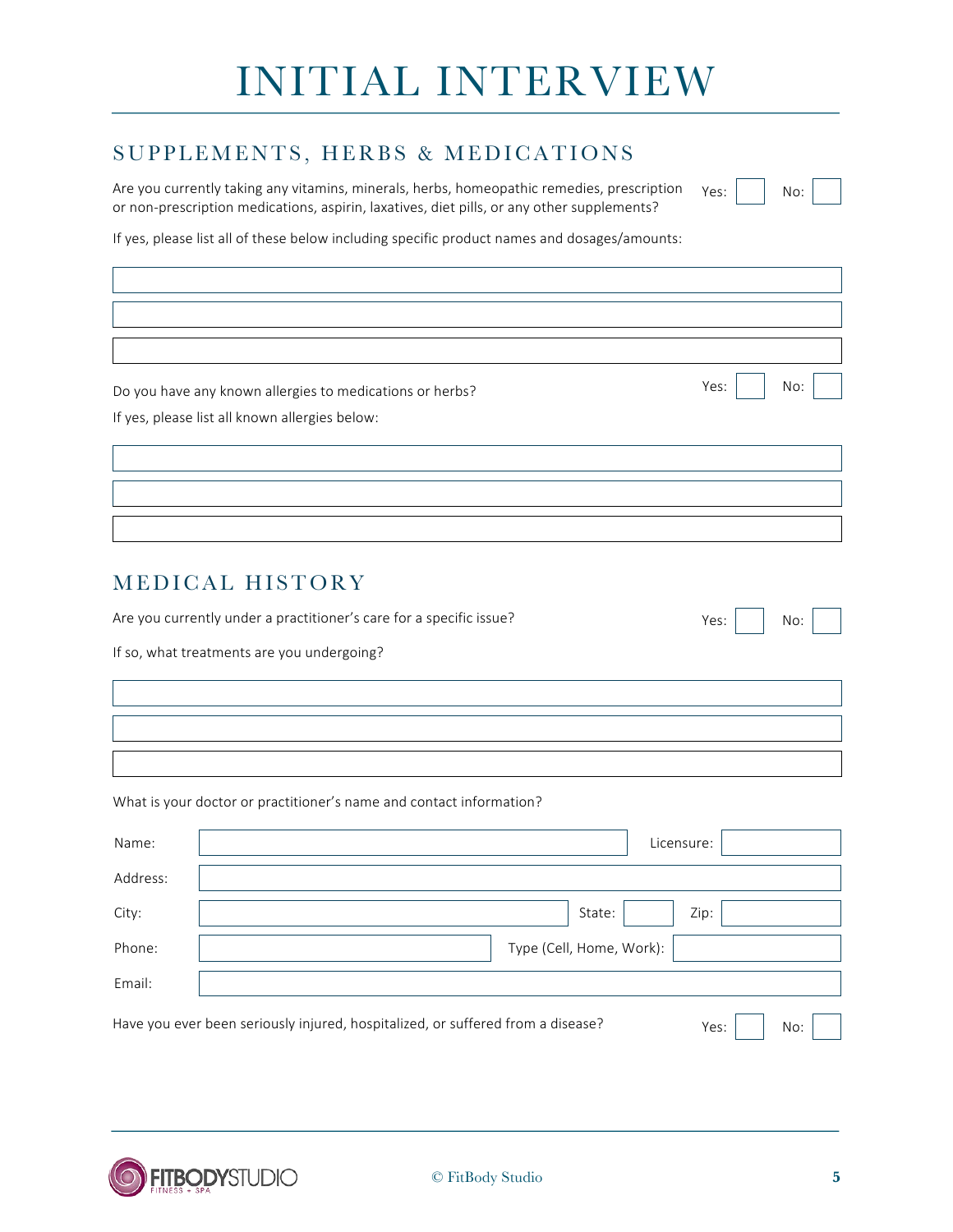If so, please list all accidents, injuries, diagnoses, surgeries, etc. you have had below, including the date of the event or diagnosis:

#### FAMILY HEALTH HISTORY

Please check all conditions below that apply to your parents and grandparents:

| Diabetes:       | Heart Disease: | Stomach/Intestinal Disorders: |  |
|-----------------|----------------|-------------------------------|--|
| Asthma:         | Arthritis:     | Gallbladder Disease:          |  |
| Kidney Disease: | Cancer:        | Type of Cancer:               |  |

If not listed above, please write in the condition(s) below:

Please list the ages of your parents and grandparents. If a family member is deceased, please write their age of death and cause (if known).

| Mother's Age:               | Cause of Death (if Deceased) |  |
|-----------------------------|------------------------------|--|
| Father's Age:               | Cause of Death (if Deceased) |  |
| Maternal Grandmother's Age: | Cause of Death (if Deceased) |  |
| Paternal Grandmother's Age: | Cause of Death (if Deceased) |  |
| Maternal Grandfather's Age: | Cause of Death (if Deceased) |  |
| Paternal Grandfather's Age: | Cause of Death (if Deceased) |  |

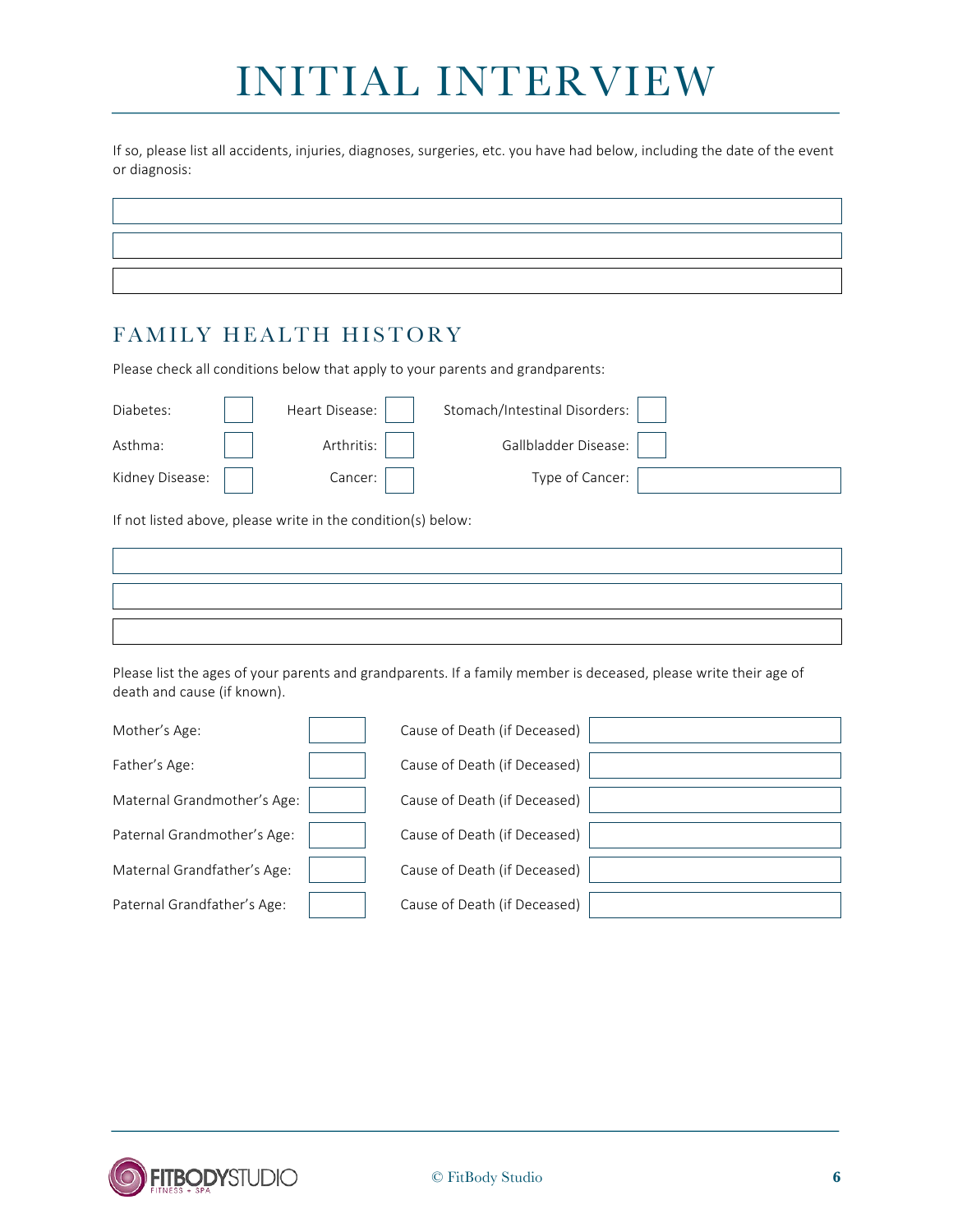### WOMEN ONLY

| Do you feel your libido is adequate?                    | Yes: | No: |                                                   |         |  |
|---------------------------------------------------------|------|-----|---------------------------------------------------|---------|--|
| Are your periods regular?                               | Yes: | No: | Age of your first period:                         |         |  |
| How frequent are your periods on average?               |      |     |                                                   | /days   |  |
| How many days is your flow on average?                  |      |     |                                                   | /days   |  |
| On average, how heavy is your flow?                     |      |     | (Light, Medium, or Heavy)                         |         |  |
| Do you experience cramps?                               | Yes: | No: | If so, how severe?<br>(Mild, Moderate, or Severe) |         |  |
| Do you experience PMS?                                  | Yes: | No: | If so, how severe?<br>(Mild, Moderate, or Severe) |         |  |
| Are you currently pregnant<br>or could you be pregnant? | Yes: | No: | If so, how many months?                           | /months |  |
| How many children have you delivered?                   |      |     |                                                   |         |  |
| Were there any birth complications?                     | Yes: | No: | If so, please elaborate below:                    |         |  |
|                                                         |      |     |                                                   |         |  |
|                                                         |      |     |                                                   |         |  |
|                                                         |      |     |                                                   |         |  |
| Did you receive antibiotics during labor?               | Yes: | No: |                                                   |         |  |
| Have you ever had a miscarriage?                        | Yes: | No: | If so, how many?                                  |         |  |
| Have you undergone fertility treatments?                | Yes: | No: | If so, what kind?                                 |         |  |
| Are you perimenopausal?                                 | Yes: | No: | If so, when did changes begin?                    |         |  |
| Are you menopausal?                                     | Yes: | No: | If so, when was your last period?                 |         |  |

If you are perimenopausal or menopausal, please list your symptoms below: